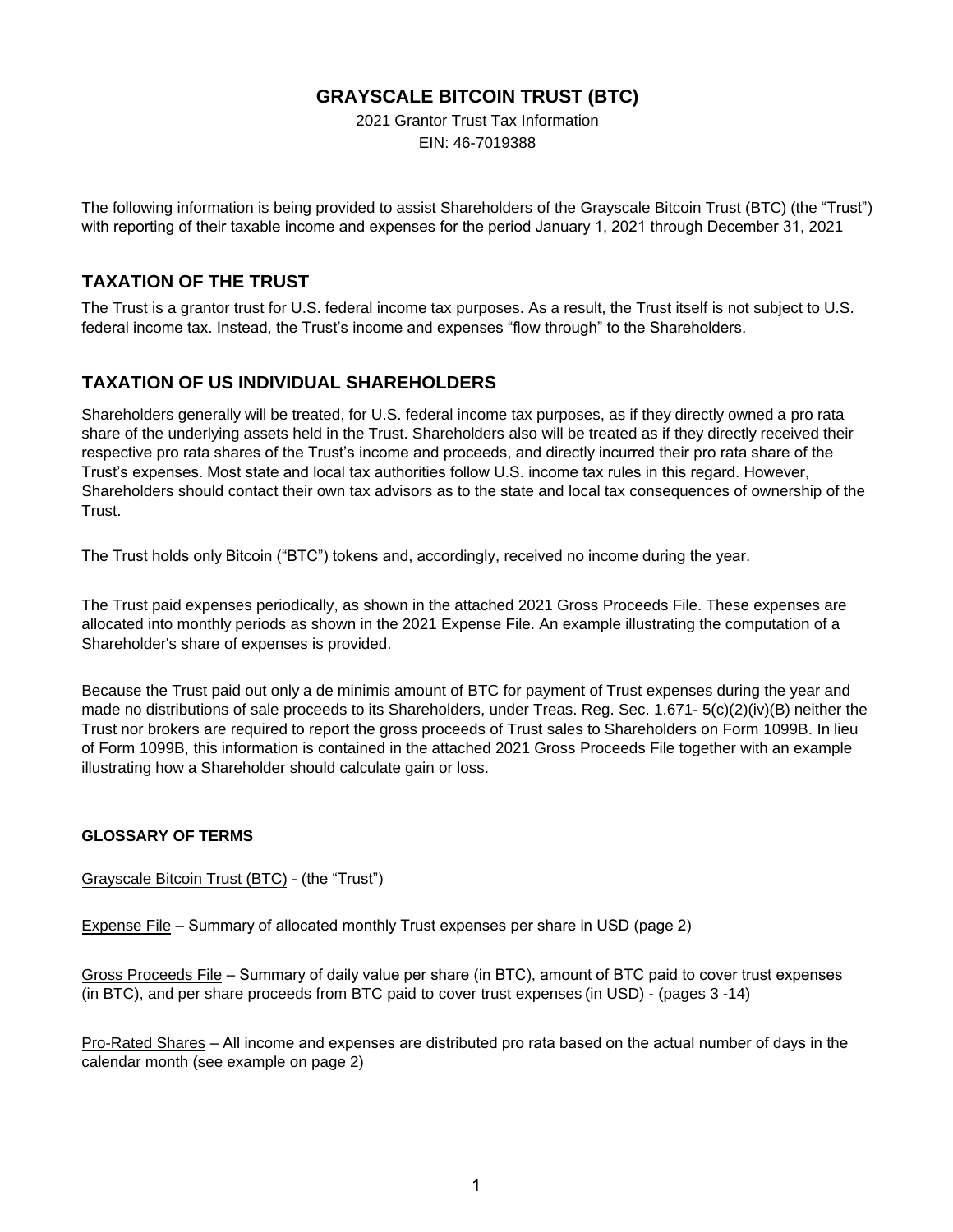## **GRAYSCALE BITCOIN TRUST (BTC) 2021 EXPENSE FILE**

### **Summary of Expenses by Month (Details on pages 3-14)**

| Date                  | <b>Expenses Per Share</b><br>(USD) | <b>Amount of BTC Per Share</b> |  |
|-----------------------|------------------------------------|--------------------------------|--|
|                       |                                    |                                |  |
| January               | 0.05629973                         | 0.00000160                     |  |
| <b>February</b>       | 0.06899920                         | 0.00000144                     |  |
| March                 | 0.08996839                         | 0.00000160                     |  |
| April                 | 0.08959907                         | 0.00000155                     |  |
| May                   | 0.07308307                         | 0.00000160                     |  |
| June                  | 0.05501582                         | 0.00000155                     |  |
| July                  | 0.05671416                         | 0.00000160                     |  |
| <b>August</b>         | 0.07371042                         | 0.00000159                     |  |
| September             | 0.06969866                         | 0.00000154                     |  |
| October               | 0.09466904                         | 0.00000159                     |  |
| <b>November</b>       | 0.09215281                         | 0.00000154                     |  |
| <b>December</b>       | 0.07512039                         | 0.00000159                     |  |
| <b>Total for year</b> | 0.89503076                         | 0.00001879                     |  |
|                       |                                    |                                |  |

#### **How to Calculate the Shareholder's Investment Expenses**

Identify in the table above the months (full and partial) in which the Shareholder held shares in the Trust. The amount in the column labeled "Expenses Per Share," represents the amount of investment expense paid per share for a full month. For any month in which the shares were not held on each day in such month, the expenses should be pro-rated based on the number of days held (see attached details for each month pages 3-14).

### **Example illustrating calculation of a Shareholder's 2021 Grayscale Bitcoin Trust (BTC) Expenses**

Assume that a Shareholder purchased 20,000 shares on February 15, 2021 and sold them on September 15, 2021. For the month of February, Shareholder's expenses are \$0.06899920 (See Summary Table above – February Factor) x (13/28) =  $$0.03203534$  per share. For the months of March through August, the expenses per share are as shown in the summary table above. For the month of September, Shareholder's expenses are \$0.06969866 (See Summary Table above – September Factor) x (15/30) =\$0.03484933. The total expenses for Shareholder are therefore \$0.50497560 per share (sum of all factors from February 15th through September 15th) multiplied by the number of shares held (20,000), or \$10,099.51.

| <b>Total Expenses per Share</b>                   | \$0.50497560 |
|---------------------------------------------------|--------------|
| Number of Shares Held                             | 20,000       |
| <b>Total Expense</b>                              | \$10,099.51  |
| (Please consult your tax advisor as to reporting) |              |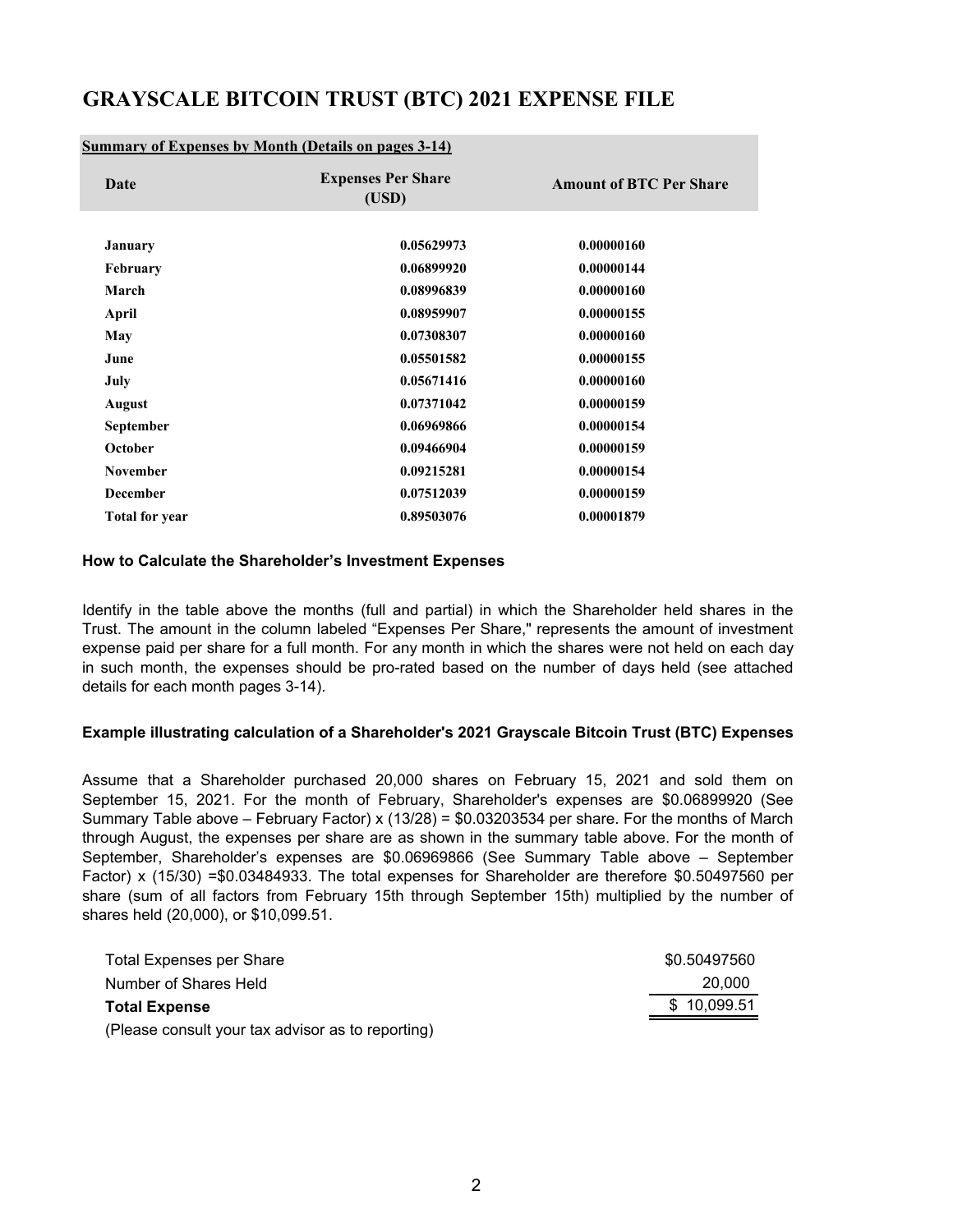|           |                      | <b>Number of BTC</b><br><b>Used to Cover Trust</b><br><b>Expenses Per Share</b> | <b>Proceeds from Payout</b><br>of BTC to Cover Trust<br><b>Expenses Per Share</b> |
|-----------|----------------------|---------------------------------------------------------------------------------|-----------------------------------------------------------------------------------|
| Date      | <b>BTC Per Share</b> | (in BTC)                                                                        | (in USD)                                                                          |
| 1/1/2021  | 0.00095007           |                                                                                 |                                                                                   |
| 1/2/2021  | 0.00095002           |                                                                                 |                                                                                   |
| 1/3/2021  | 0.00094997           |                                                                                 |                                                                                   |
| 1/4/2021  | 0.00094991           |                                                                                 |                                                                                   |
| 1/5/2021  | 0.00094986           |                                                                                 |                                                                                   |
| 1/6/2021  | 0.00094981           |                                                                                 |                                                                                   |
| 1/7/2021  | 0.00094976           |                                                                                 |                                                                                   |
| 1/8/2021  | 0.00094971           | 0.00000036                                                                      | 0.01423716                                                                        |
| 1/9/2021  | 0.00094965           |                                                                                 |                                                                                   |
| 1/10/2021 | 0.00094960           |                                                                                 |                                                                                   |
| 1/11/2021 | 0.00094955           |                                                                                 |                                                                                   |
| 1/12/2021 | 0.00094950           |                                                                                 |                                                                                   |
| 1/13/2021 | 0.00094945           | 0.00000026                                                                      | 0.00943021                                                                        |
| 1/14/2021 | 0.00094939           |                                                                                 |                                                                                   |
| 1/15/2021 | 0.00094934           |                                                                                 |                                                                                   |
| 1/16/2021 | 0.00094929           |                                                                                 |                                                                                   |
| 1/17/2021 | 0.00094924           |                                                                                 |                                                                                   |
| 1/18/2021 | 0.00094919           |                                                                                 |                                                                                   |
| 1/19/2021 | 0.00094913           |                                                                                 |                                                                                   |
| 1/20/2021 | 0.00094908           | 0.00000036                                                                      | 0.01255402                                                                        |
| 1/21/2021 | 0.00094903           |                                                                                 |                                                                                   |
| 1/22/2021 | 0.00094898           |                                                                                 |                                                                                   |
| 1/23/2021 | 0.00094893           |                                                                                 |                                                                                   |
| 1/24/2021 | 0.00094887           |                                                                                 |                                                                                   |
| 1/25/2021 | 0.00094882           |                                                                                 |                                                                                   |
| 1/26/2021 | 0.00094877           |                                                                                 |                                                                                   |
| 1/27/2021 | 0.00094872           | 0.00000036                                                                      | 0.01153721                                                                        |
| 1/28/2021 | 0.00094867           |                                                                                 |                                                                                   |
| 1/29/2021 | 0.00094861           |                                                                                 |                                                                                   |
| 1/30/2021 | 0.00094856           |                                                                                 |                                                                                   |
| 1/31/2021 | 0.00094851           | 0.00000026                                                                      | 0.00854113                                                                        |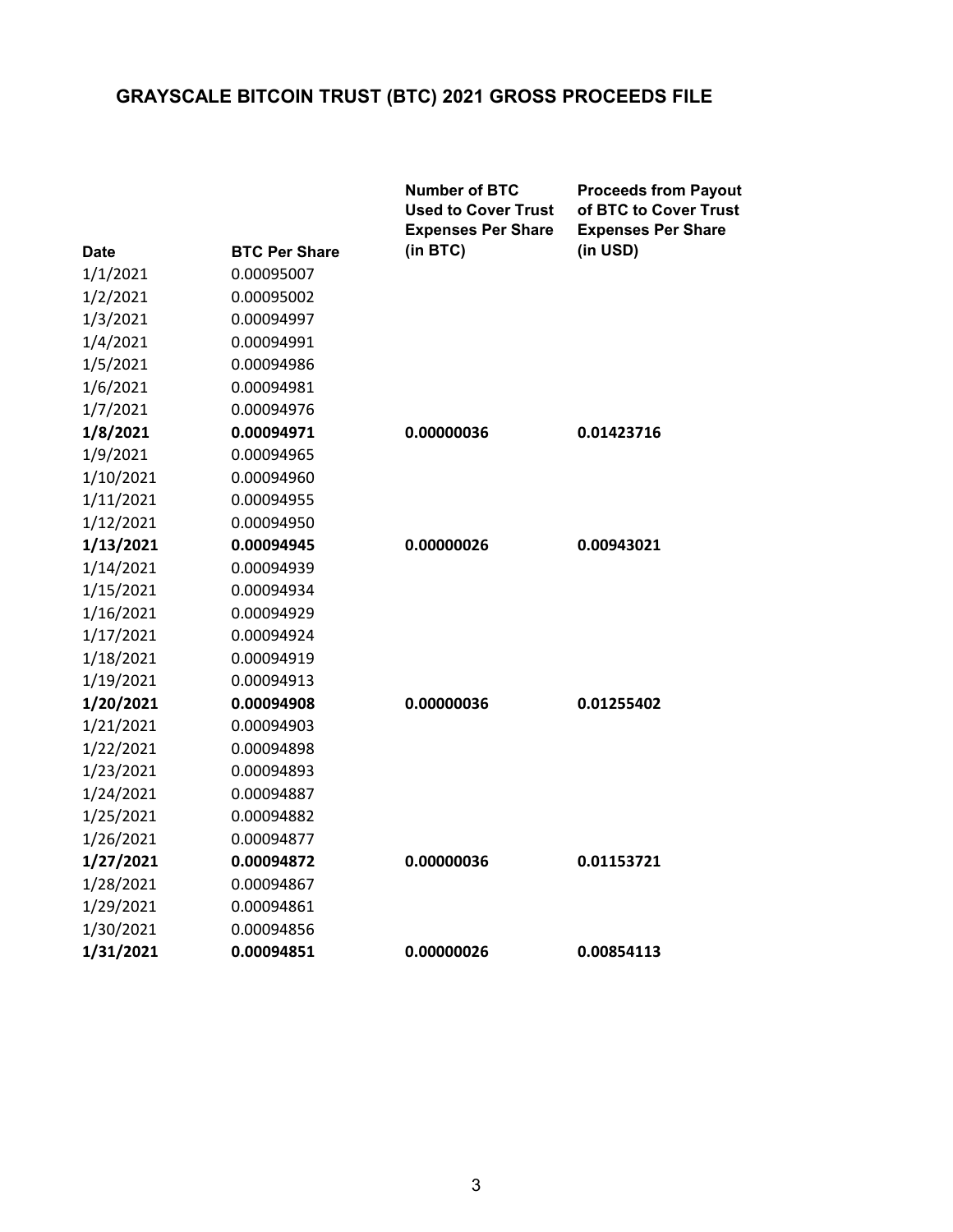|             |                      | <b>Number of BTC</b><br><b>Used to Cover Trust</b><br><b>Expenses Per Share</b> | <b>Proceeds from Payout</b><br>of BTC to Cover Trust<br><b>Expenses Per Share</b> |
|-------------|----------------------|---------------------------------------------------------------------------------|-----------------------------------------------------------------------------------|
| <b>Date</b> | <b>BTC Per Share</b> | (in BTC)                                                                        | (in USD)                                                                          |
| 2/1/2021    | 0.00094846           |                                                                                 |                                                                                   |
| 2/2/2021    | 0.00094841           |                                                                                 |                                                                                   |
| 2/3/2021    | 0.00094835           | 0.00000010                                                                      | 0.00385991                                                                        |
| 2/4/2021    | 0.00094830           |                                                                                 |                                                                                   |
| 2/5/2021    | 0.00094825           |                                                                                 |                                                                                   |
| 2/6/2021    | 0.00094820           |                                                                                 |                                                                                   |
| 2/7/2021    | 0.00094815           |                                                                                 |                                                                                   |
| 2/8/2021    | 0.00094809           |                                                                                 |                                                                                   |
| 2/9/2021    | 0.00094804           |                                                                                 |                                                                                   |
| 2/10/2021   | 0.00094799           | 0.00000036                                                                      | 0.01619716                                                                        |
| 2/11/2021   | 0.00094794           |                                                                                 |                                                                                   |
| 2/12/2021   | 0.00094789           |                                                                                 |                                                                                   |
| 2/13/2021   | 0.00094783           |                                                                                 |                                                                                   |
| 2/14/2021   | 0.00094778           |                                                                                 |                                                                                   |
| 2/15/2021   | 0.00094773           |                                                                                 |                                                                                   |
| 2/16/2021   | 0.00094768           |                                                                                 |                                                                                   |
| 2/17/2021   | 0.00094763           | 0.00000036                                                                      | 0.01897717                                                                        |
| 2/18/2021   | 0.00094757           |                                                                                 |                                                                                   |
| 2/19/2021   | 0.00094752           |                                                                                 |                                                                                   |
| 2/20/2021   | 0.00094747           |                                                                                 |                                                                                   |
| 2/21/2021   | 0.00094742           |                                                                                 |                                                                                   |
| 2/22/2021   | 0.00094737           |                                                                                 |                                                                                   |
| 2/23/2021   | 0.00094732           |                                                                                 |                                                                                   |
| 2/24/2021   | 0.00094726           | 0.00000036                                                                      | 0.01786065                                                                        |
| 2/25/2021   | 0.00094721           | 0.00000010                                                                      | 0.00510409                                                                        |
| 2/26/2021   | 0.00094716           |                                                                                 |                                                                                   |
| 2/27/2021   | 0.00094711           |                                                                                 |                                                                                   |
| 2/28/2021   | 0.00094706           | 0.00000016                                                                      | 0.00700022                                                                        |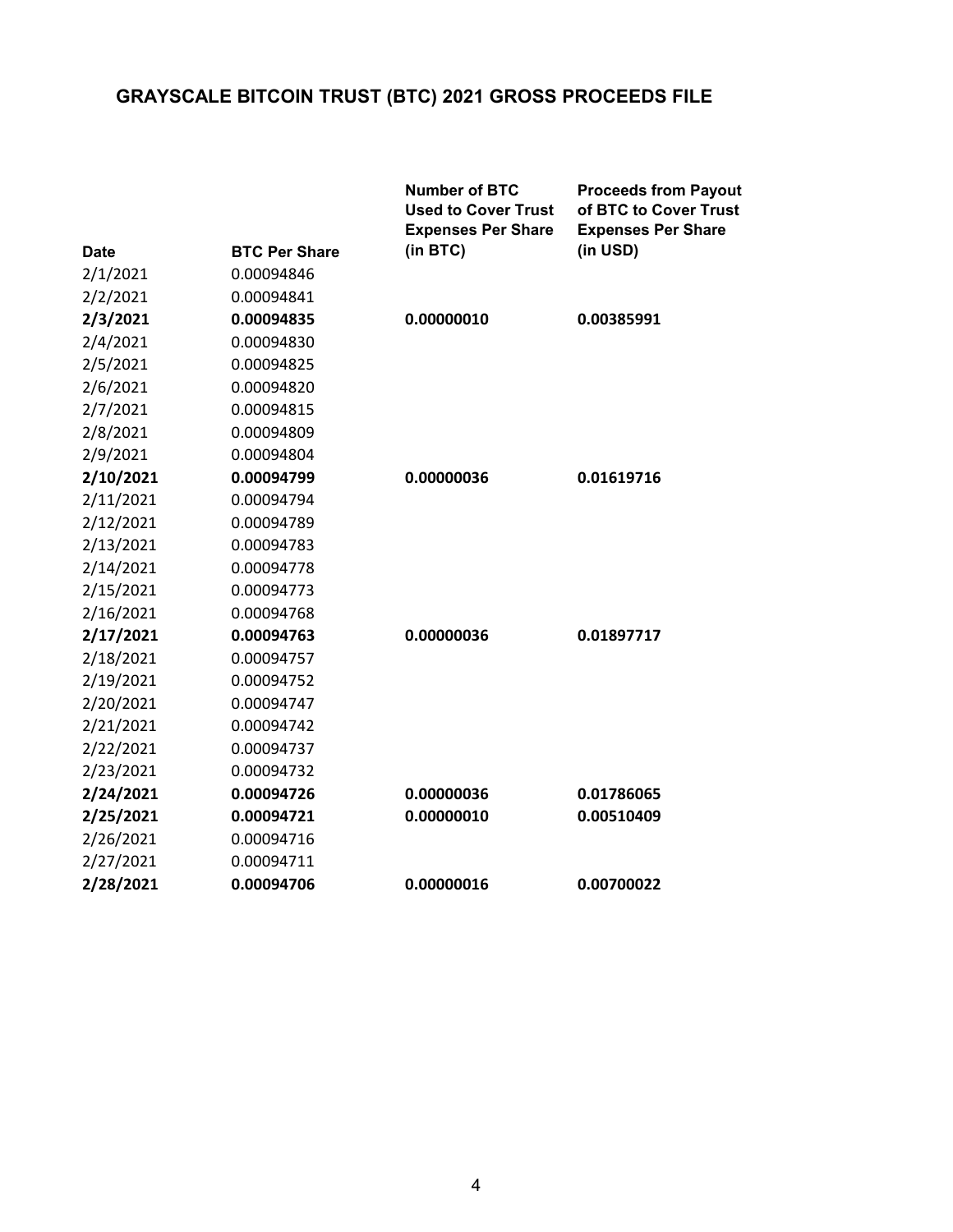|           |                      | <b>Number of BTC</b><br><b>Used to Cover Trust</b><br><b>Expenses Per Share</b> | <b>Proceeds from Payout</b><br>of BTC to Cover Trust<br><b>Expenses Per Share</b> |
|-----------|----------------------|---------------------------------------------------------------------------------|-----------------------------------------------------------------------------------|
| Date      | <b>BTC Per Share</b> | (in BTC)                                                                        | (in USD)                                                                          |
| 3/1/2021  | 0.00094700           |                                                                                 |                                                                                   |
| 3/2/2021  | 0.00094695           |                                                                                 |                                                                                   |
| 3/3/2021  | 0.00094690           |                                                                                 |                                                                                   |
| 3/4/2021  | 0.00094685           |                                                                                 |                                                                                   |
| 3/5/2021  | 0.00094680           | 0.00000021                                                                      | 0.01021352                                                                        |
| 3/6/2021  | 0.00094674           |                                                                                 |                                                                                   |
| 3/7/2021  | 0.00094669           |                                                                                 |                                                                                   |
| 3/8/2021  | 0.00094664           |                                                                                 |                                                                                   |
| 3/9/2021  | 0.00094659           |                                                                                 |                                                                                   |
| 3/10/2021 | 0.00094654           | 0.00000026                                                                      | 0.01460090                                                                        |
| 3/11/2021 | 0.00094648           |                                                                                 |                                                                                   |
| 3/12/2021 | 0.00094643           |                                                                                 |                                                                                   |
| 3/13/2021 | 0.00094638           |                                                                                 |                                                                                   |
| 3/14/2021 | 0.00094633           |                                                                                 |                                                                                   |
| 3/15/2021 | 0.00094628           |                                                                                 |                                                                                   |
| 3/16/2021 | 0.00094623           |                                                                                 |                                                                                   |
| 3/17/2021 | 0.00094617           | 0.00000036                                                                      | 0.02101859                                                                        |
| 3/18/2021 | 0.00094612           |                                                                                 |                                                                                   |
| 3/19/2021 | 0.00094607           |                                                                                 |                                                                                   |
| 3/20/2021 | 0.00094602           |                                                                                 |                                                                                   |
| 3/21/2021 | 0.00094597           |                                                                                 |                                                                                   |
| 3/22/2021 | 0.00094591           |                                                                                 |                                                                                   |
| 3/23/2021 | 0.00094586           |                                                                                 |                                                                                   |
| 3/24/2021 | 0.00094581           | 0.00000036                                                                      | 0.01984250                                                                        |
| 3/25/2021 | 0.00094576           |                                                                                 |                                                                                   |
| 3/26/2021 | 0.00094571           |                                                                                 |                                                                                   |
| 3/27/2021 | 0.00094566           |                                                                                 |                                                                                   |
| 3/28/2021 | 0.00094560           |                                                                                 |                                                                                   |
| 3/29/2021 | 0.00094555           |                                                                                 |                                                                                   |
| 3/30/2021 | 0.00094550           |                                                                                 |                                                                                   |
| 3/31/2021 | 0.00094545           | 0.00000041                                                                      | 0.02429288                                                                        |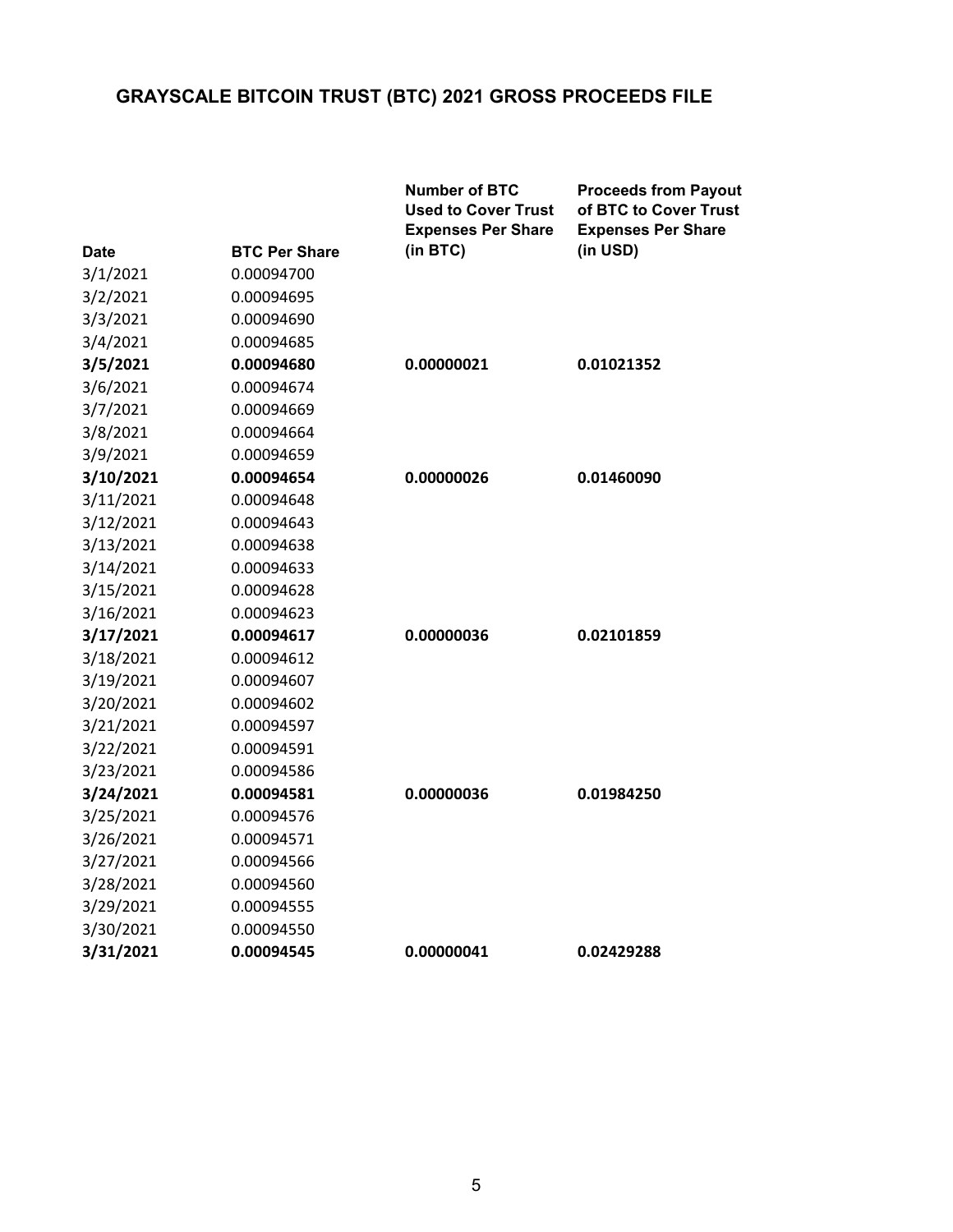|             |                      | <b>Number of BTC</b><br><b>Used to Cover Trust</b><br><b>Expenses Per Share</b> | <b>Proceeds from Payout</b><br>of BTC to Cover Trust<br><b>Expenses Per Share</b> |
|-------------|----------------------|---------------------------------------------------------------------------------|-----------------------------------------------------------------------------------|
| <b>Date</b> | <b>BTC Per Share</b> | (in BTC)                                                                        | (in USD)                                                                          |
| 4/1/2021    | 0.00094540           |                                                                                 |                                                                                   |
| 4/2/2021    | 0.00094534           |                                                                                 |                                                                                   |
| 4/3/2021    | 0.00094529           |                                                                                 |                                                                                   |
| 4/4/2021    | 0.00094524           |                                                                                 |                                                                                   |
| 4/5/2021    | 0.00094519           |                                                                                 |                                                                                   |
| 4/6/2021    | 0.00094514           |                                                                                 |                                                                                   |
| 4/7/2021    | 0.00094509           |                                                                                 |                                                                                   |
| 4/8/2021    | 0.00094503           | 0.00000031                                                                      | 0.01794315                                                                        |
| 4/9/2021    | 0.00094498           |                                                                                 |                                                                                   |
| 4/10/2021   | 0.00094493           |                                                                                 |                                                                                   |
| 4/11/2021   | 0.00094488           |                                                                                 |                                                                                   |
| 4/12/2021   | 0.00094483           | 0.00000031                                                                      | 0.01864770                                                                        |
| 4/13/2021   | 0.00094478           |                                                                                 |                                                                                   |
| 4/14/2021   | 0.00094472           |                                                                                 |                                                                                   |
| 4/15/2021   | 0.00094467           |                                                                                 |                                                                                   |
| 4/16/2021   | 0.00094462           |                                                                                 |                                                                                   |
| 4/17/2021   | 0.00094457           |                                                                                 |                                                                                   |
| 4/18/2021   | 0.00094452           |                                                                                 |                                                                                   |
| 4/19/2021   | 0.00094446           |                                                                                 |                                                                                   |
| 4/20/2021   | 0.00094441           | 0.00000036                                                                      | 0.02052130                                                                        |
| 4/21/2021   | 0.00094436           |                                                                                 |                                                                                   |
| 4/22/2021   | 0.00094431           |                                                                                 |                                                                                   |
| 4/23/2021   | 0.00094426           |                                                                                 |                                                                                   |
| 4/24/2021   | 0.00094421           |                                                                                 |                                                                                   |
| 4/25/2021   | 0.00094415           |                                                                                 |                                                                                   |
| 4/26/2021   | 0.00094410           |                                                                                 |                                                                                   |
| 4/27/2021   | 0.00094405           |                                                                                 |                                                                                   |
| 4/28/2021   | 0.00094400           |                                                                                 |                                                                                   |
| 4/29/2021   | 0.00094395           |                                                                                 |                                                                                   |
| 4/30/2021   | 0.00094390           | 0.00000057                                                                      | 0.03248692                                                                        |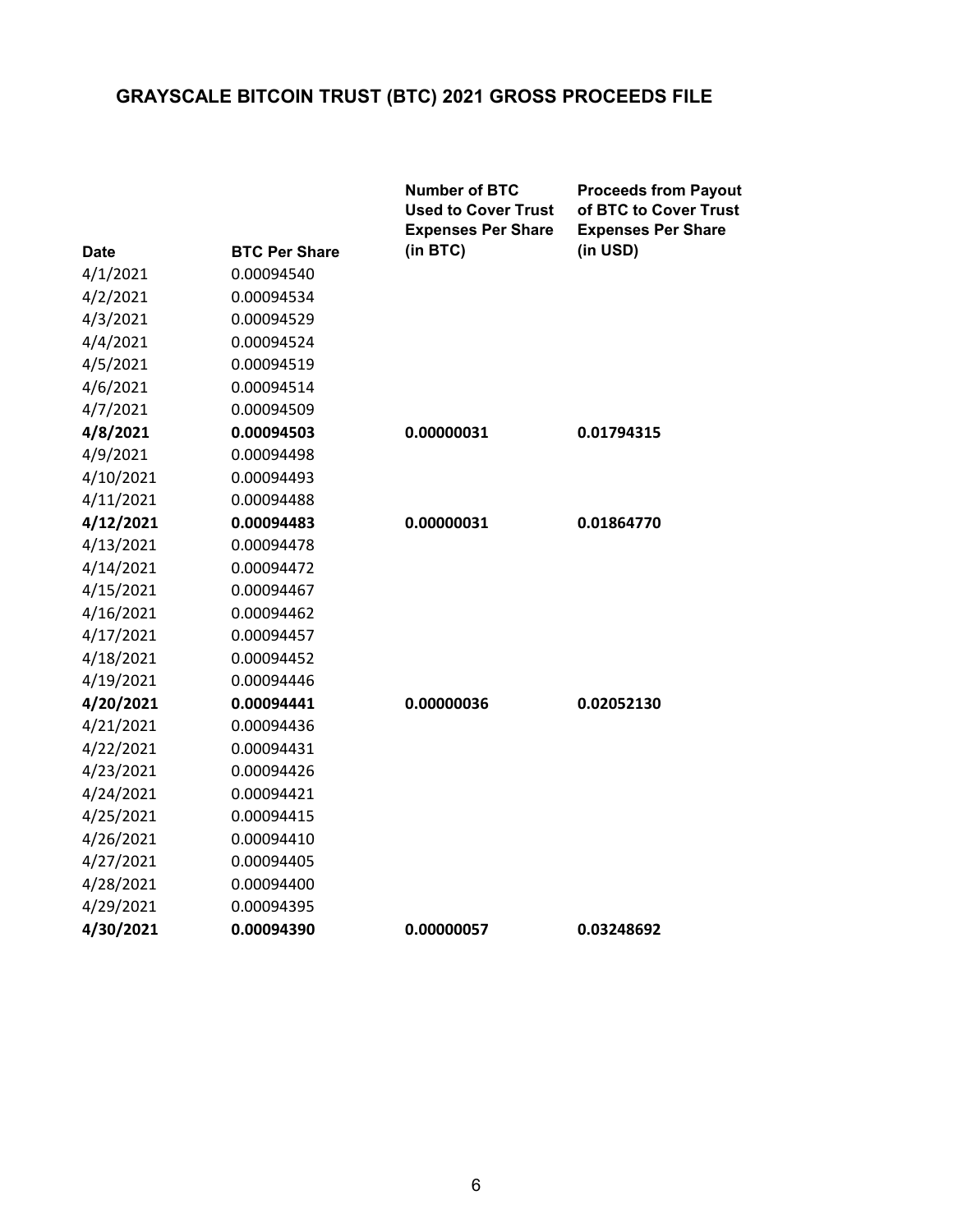|           |                      | <b>Number of BTC</b><br><b>Used to Cover Trust</b><br><b>Expenses Per Share</b> | <b>Proceeds from Payout</b><br>of BTC to Cover Trust<br><b>Expenses Per Share</b> |
|-----------|----------------------|---------------------------------------------------------------------------------|-----------------------------------------------------------------------------------|
| Date      | <b>BTC Per Share</b> | (in BTC)                                                                        | (in USD)                                                                          |
| 5/1/2021  | 0.00094384           |                                                                                 |                                                                                   |
| 5/2/2021  | 0.00094379           |                                                                                 |                                                                                   |
| 5/3/2021  | 0.00094374           |                                                                                 |                                                                                   |
| 5/4/2021  | 0.00094369           |                                                                                 |                                                                                   |
| 5/5/2021  | 0.00094364           | 0.00000026                                                                      | 0.01478822                                                                        |
| 5/6/2021  | 0.00094359           |                                                                                 |                                                                                   |
| 5/7/2021  | 0.00094353           |                                                                                 |                                                                                   |
| 5/8/2021  | 0.00094348           |                                                                                 |                                                                                   |
| 5/9/2021  | 0.00094343           |                                                                                 |                                                                                   |
| 5/10/2021 | 0.00094338           |                                                                                 |                                                                                   |
| 5/11/2021 | 0.00094333           |                                                                                 |                                                                                   |
| 5/12/2021 | 0.00094327           | 0.00000031                                                                      | 0.01689263                                                                        |
| 5/13/2021 | 0.00094322           |                                                                                 |                                                                                   |
| 5/14/2021 | 0.00094317           |                                                                                 |                                                                                   |
| 5/15/2021 | 0.00094312           |                                                                                 |                                                                                   |
| 5/16/2021 | 0.00094307           |                                                                                 |                                                                                   |
| 5/17/2021 | 0.00094302           |                                                                                 |                                                                                   |
| 5/18/2021 | 0.00094296           | 0.00000031                                                                      | 0.01342969                                                                        |
| 5/19/2021 | 0.00094291           |                                                                                 |                                                                                   |
| 5/20/2021 | 0.00094286           |                                                                                 |                                                                                   |
| 5/21/2021 | 0.00094281           |                                                                                 |                                                                                   |
| 5/22/2021 | 0.00094276           |                                                                                 |                                                                                   |
| 5/23/2021 | 0.00094271           |                                                                                 |                                                                                   |
| 5/24/2021 | 0.00094265           | 0.00000036                                                                      | 0.01433738                                                                        |
| 5/25/2021 | 0.00094260           |                                                                                 |                                                                                   |
| 5/26/2021 | 0.00094255           |                                                                                 |                                                                                   |
| 5/27/2021 | 0.00094250           | 0.00000015                                                                      | 0.00601580                                                                        |
| 5/28/2021 | 0.00094245           |                                                                                 |                                                                                   |
| 5/29/2021 | 0.00094240           |                                                                                 |                                                                                   |
| 5/30/2021 | 0.00094234           |                                                                                 |                                                                                   |
| 5/31/2021 | 0.00094229           | 0.00000021                                                                      | 0.00761935                                                                        |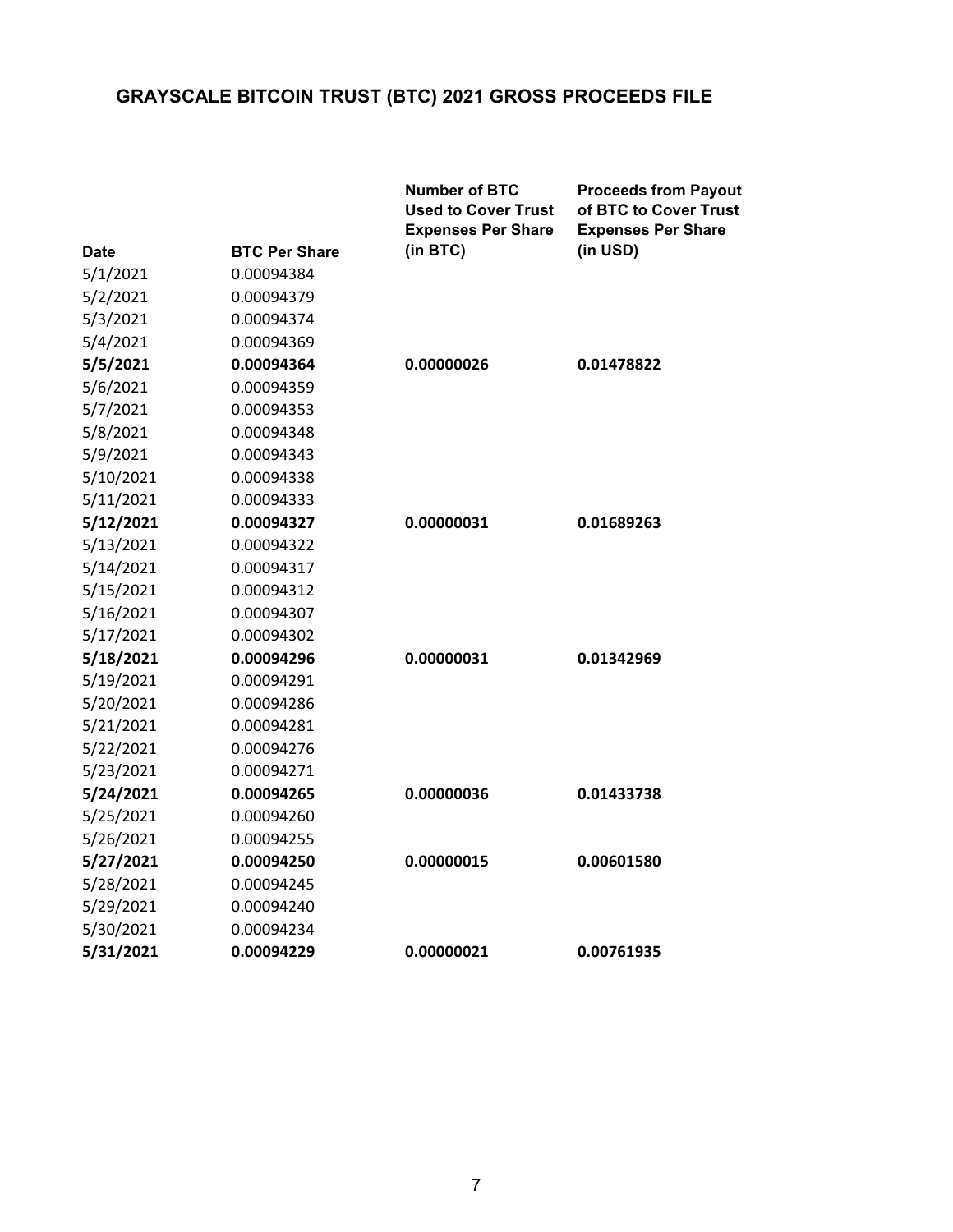|             |                      | <b>Number of BTC</b><br><b>Used to Cover Trust</b><br><b>Expenses Per Share</b> | <b>Proceeds from Payout</b><br>of BTC to Cover Trust<br><b>Expenses Per Share</b> |
|-------------|----------------------|---------------------------------------------------------------------------------|-----------------------------------------------------------------------------------|
| <b>Date</b> | <b>BTC Per Share</b> | (in BTC)                                                                        | (in USD)                                                                          |
| 6/1/2021    | 0.00094224           |                                                                                 |                                                                                   |
| 6/2/2021    | 0.00094219           |                                                                                 |                                                                                   |
| 6/3/2021    | 0.00094214           |                                                                                 |                                                                                   |
| 6/4/2021    | 0.00094209           | 0.00000021                                                                      | 0.00760466                                                                        |
| 6/5/2021    | 0.00094204           |                                                                                 |                                                                                   |
| 6/6/2021    | 0.00094198           |                                                                                 |                                                                                   |
| 6/7/2021    | 0.00094193           |                                                                                 |                                                                                   |
| 6/8/2021    | 0.00094188           |                                                                                 |                                                                                   |
| 6/9/2021    | 0.00094183           |                                                                                 |                                                                                   |
| 6/10/2021   | 0.00094178           | 0.00000031                                                                      | 0.01136471                                                                        |
| 6/11/2021   | 0.00094173           |                                                                                 |                                                                                   |
| 6/12/2021   | 0.00094167           |                                                                                 |                                                                                   |
| 6/13/2021   | 0.00094162           |                                                                                 |                                                                                   |
| 6/14/2021   | 0.00094157           |                                                                                 |                                                                                   |
| 6/15/2021   | 0.00094152           |                                                                                 |                                                                                   |
| 6/16/2021   | 0.00094147           |                                                                                 |                                                                                   |
| 6/17/2021   | 0.00094142           |                                                                                 |                                                                                   |
| 6/18/2021   | 0.00094136           | 0.00000026                                                                      | 0.00911846                                                                        |
| 6/19/2021   | 0.00094131           |                                                                                 |                                                                                   |
| 6/20/2021   | 0.00094126           |                                                                                 |                                                                                   |
| 6/21/2021   | 0.00094121           |                                                                                 |                                                                                   |
| 6/22/2021   | 0.00094116           |                                                                                 |                                                                                   |
| 6/23/2021   | 0.00094111           |                                                                                 |                                                                                   |
| 6/24/2021   | 0.00094105           | 0.00000036                                                                      | 0.01258809                                                                        |
| 6/25/2021   | 0.00094100           |                                                                                 |                                                                                   |
| 6/26/2021   | 0.00094095           |                                                                                 |                                                                                   |
| 6/27/2021   | 0.00094090           |                                                                                 |                                                                                   |
| 6/28/2021   | 0.00094085           |                                                                                 |                                                                                   |
| 6/29/2021   | 0.00094080           |                                                                                 |                                                                                   |
| 6/30/2021   | 0.00094075           | 0.00000041                                                                      | 0.01433990                                                                        |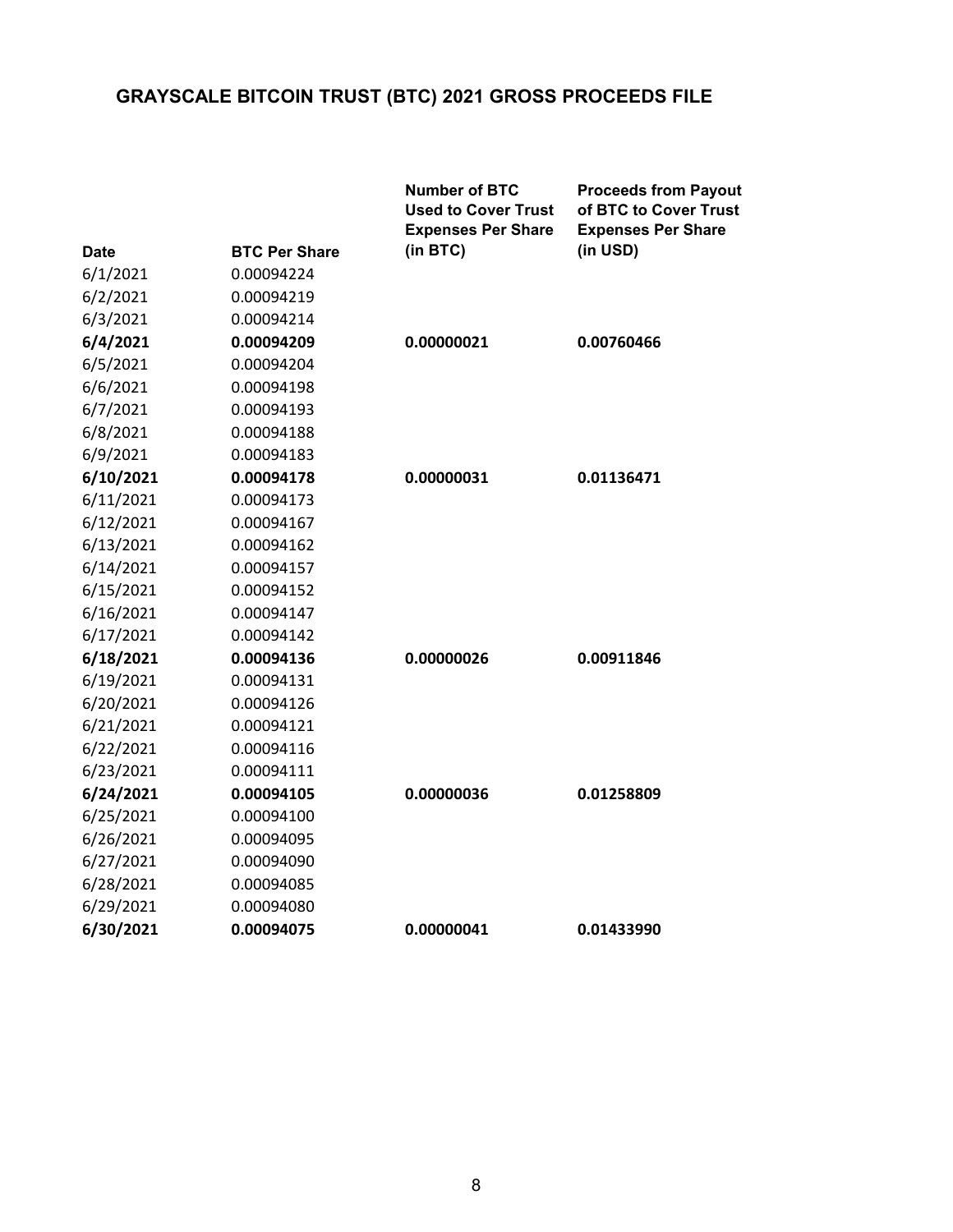|             |                      | <b>Number of BTC</b><br><b>Used to Cover Trust</b><br><b>Expenses Per Share</b> | <b>Proceeds from Payout</b><br>of BTC to Cover Trust<br><b>Expenses Per Share</b> |
|-------------|----------------------|---------------------------------------------------------------------------------|-----------------------------------------------------------------------------------|
| <b>Date</b> | <b>BTC Per Share</b> | (in BTC)                                                                        | (in USD)                                                                          |
| 7/1/2021    | 0.00094069           |                                                                                 |                                                                                   |
| 7/2/2021    | 0.00094064           |                                                                                 |                                                                                   |
| 7/3/2021    | 0.00094059           |                                                                                 |                                                                                   |
| 7/4/2021    | 0.00094054           |                                                                                 |                                                                                   |
| 7/5/2021    | 0.00094049           |                                                                                 |                                                                                   |
| 7/6/2021    | 0.00094044           |                                                                                 |                                                                                   |
| 7/7/2021    | 0.00094038           | 0.00000031                                                                      | 0.01071168                                                                        |
| 7/8/2021    | 0.00094033           |                                                                                 |                                                                                   |
| 7/9/2021    | 0.00094028           |                                                                                 |                                                                                   |
| 7/10/2021   | 0.00094023           |                                                                                 |                                                                                   |
| 7/11/2021   | 0.00094018           |                                                                                 |                                                                                   |
| 7/12/2021   | 0.00094013           |                                                                                 |                                                                                   |
| 7/13/2021   | 0.00094008           |                                                                                 |                                                                                   |
| 7/14/2021   | 0.00094002           | 0.00000036                                                                      | 0.01180241                                                                        |
| 7/15/2021   | 0.00093997           |                                                                                 |                                                                                   |
| 7/16/2021   | 0.00093992           |                                                                                 |                                                                                   |
| 7/17/2021   | 0.00093987           |                                                                                 |                                                                                   |
| 7/18/2021   | 0.00093982           |                                                                                 |                                                                                   |
| 7/19/2021   | 0.00093977           |                                                                                 |                                                                                   |
| 7/20/2021   | 0.00093972           |                                                                                 |                                                                                   |
| 7/21/2021   | 0.00093966           | 0.00000036                                                                      | 0.01140368                                                                        |
| 7/22/2021   | 0.00093961           |                                                                                 |                                                                                   |
| 7/23/2021   | 0.00093956           |                                                                                 |                                                                                   |
| 7/24/2021   | 0.00093951           |                                                                                 |                                                                                   |
| 7/25/2021   | 0.00093946           |                                                                                 |                                                                                   |
| 7/26/2021   | 0.00093941           | 0.00000031                                                                      | 0.01215912                                                                        |
| 7/27/2021   | 0.00093935           |                                                                                 |                                                                                   |
| 7/28/2021   | 0.00093930           |                                                                                 |                                                                                   |
| 7/29/2021   | 0.00093925           |                                                                                 |                                                                                   |
| 7/30/2021   | 0.00093920           |                                                                                 |                                                                                   |
| 7/31/2021   | 0.00093915           | 0.00000026                                                                      | 0.01063727                                                                        |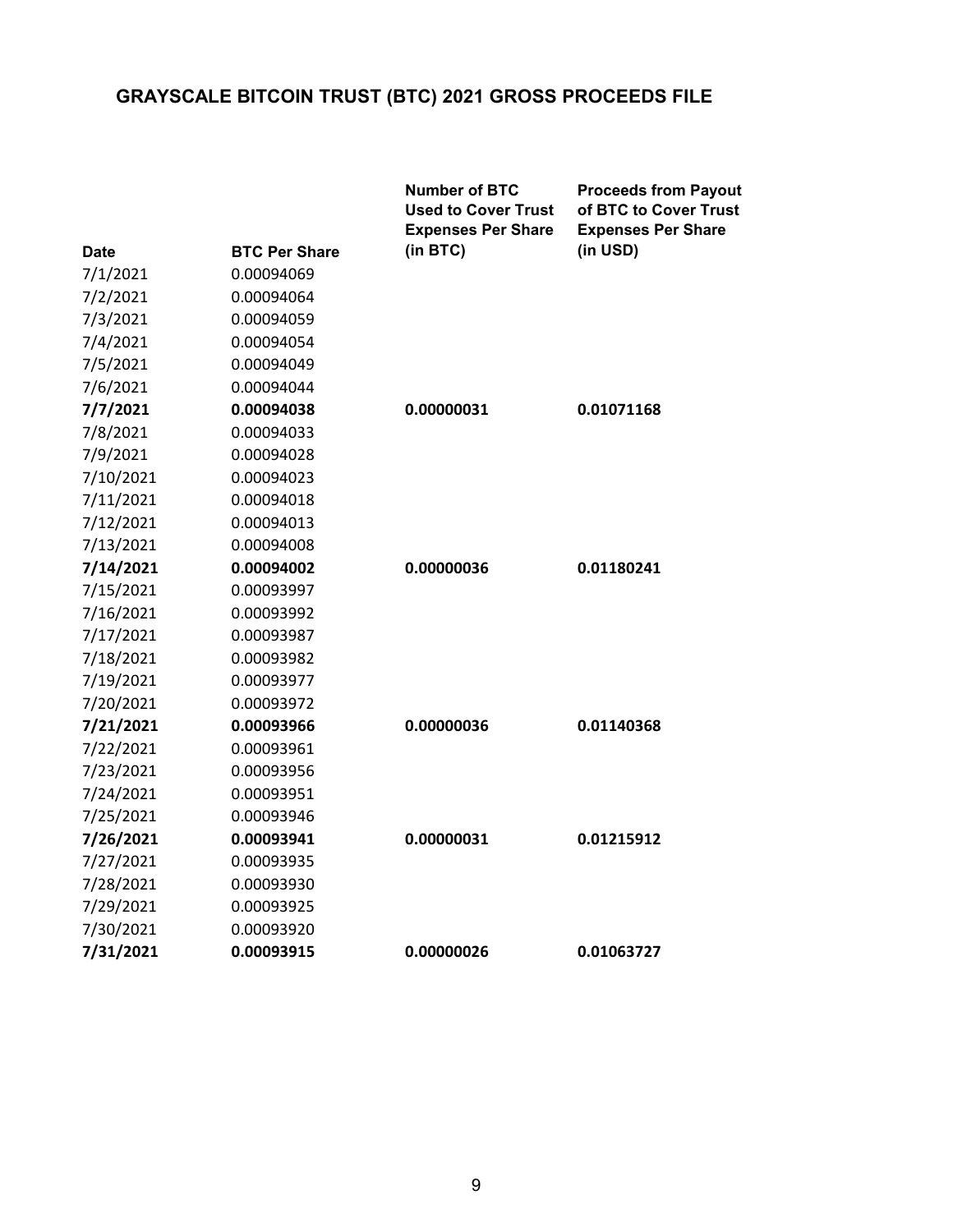|             |                      | <b>Number of BTC</b><br><b>Used to Cover Trust</b><br><b>Expenses Per Share</b> | <b>Proceeds from Payout</b><br>of BTC to Cover Trust<br><b>Expenses Per Share</b> |
|-------------|----------------------|---------------------------------------------------------------------------------|-----------------------------------------------------------------------------------|
| <b>Date</b> | <b>BTC Per Share</b> | (in BTC)                                                                        | (in USD)                                                                          |
| 8/1/2021    | 0.00093910           |                                                                                 |                                                                                   |
| 8/2/2021    | 0.00093905           |                                                                                 |                                                                                   |
| 8/3/2021    | 0.00093899           |                                                                                 |                                                                                   |
| 8/4/2021    | 0.00093894           |                                                                                 |                                                                                   |
| 8/5/2021    | 0.00093889           | 0.00000015                                                                      | 0.00628647                                                                        |
| 8/6/2021    | 0.00093884           |                                                                                 |                                                                                   |
| 8/7/2021    | 0.00093879           |                                                                                 |                                                                                   |
| 8/8/2021    | 0.00093874           |                                                                                 |                                                                                   |
| 8/9/2021    | 0.00093869           |                                                                                 |                                                                                   |
| 8/10/2021   | 0.00093863           |                                                                                 |                                                                                   |
| 8/11/2021   | 0.00093858           | 0.00000036                                                                      | 0.01673219                                                                        |
| 8/12/2021   | 0.00093853           |                                                                                 |                                                                                   |
| 8/13/2021   | 0.00093848           |                                                                                 |                                                                                   |
| 8/14/2021   | 0.00093843           |                                                                                 |                                                                                   |
| 8/15/2021   | 0.00093838           |                                                                                 |                                                                                   |
| 8/16/2021   | 0.00093833           |                                                                                 |                                                                                   |
| 8/17/2021   | 0.00093827           |                                                                                 |                                                                                   |
| 8/18/2021   | 0.00093822           | 0.00000036                                                                      | 0.01617106                                                                        |
| 8/19/2021   | 0.00093817           |                                                                                 |                                                                                   |
| 8/20/2021   | 0.00093812           |                                                                                 |                                                                                   |
| 8/21/2021   | 0.00093807           |                                                                                 |                                                                                   |
| 8/22/2021   | 0.00093802           |                                                                                 |                                                                                   |
| 8/23/2021   | 0.00093797           |                                                                                 |                                                                                   |
| 8/24/2021   | 0.00093791           |                                                                                 |                                                                                   |
| 8/25/2021   | 0.00093786           | 0.00000036                                                                      | 0.01750901                                                                        |
| 8/26/2021   | 0.00093781           |                                                                                 |                                                                                   |
| 8/27/2021   | 0.00093776           |                                                                                 |                                                                                   |
| 8/28/2021   | 0.00093771           |                                                                                 |                                                                                   |
| 8/29/2021   | 0.00093766           |                                                                                 |                                                                                   |
| 8/30/2021   | 0.00093761           |                                                                                 |                                                                                   |
| 8/31/2021   | 0.00093755           | 0.00000036                                                                      | 0.01701169                                                                        |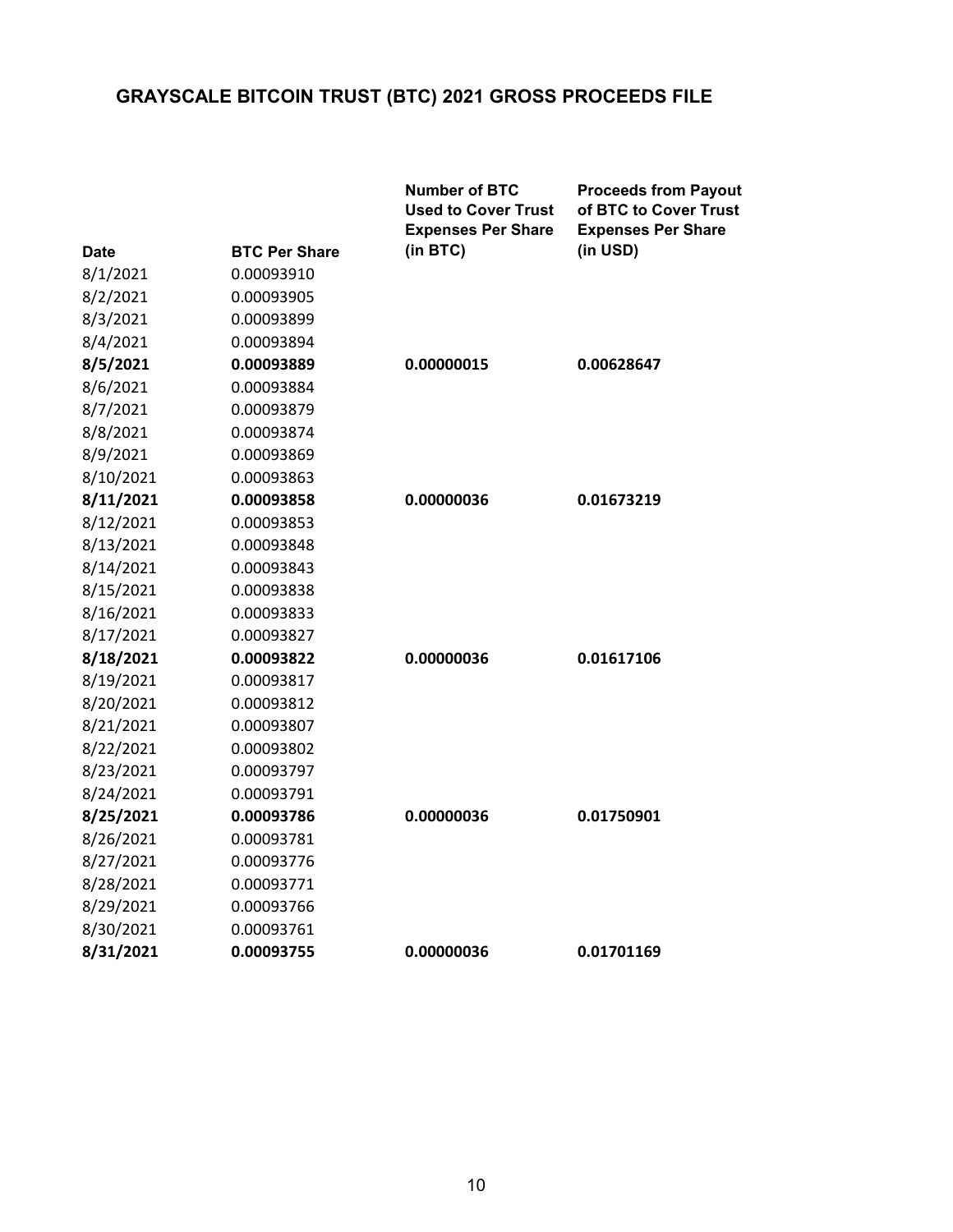|             |                      | <b>Number of BTC</b><br><b>Used to Cover Trust</b><br><b>Expenses Per Share</b> | <b>Proceeds from Payout</b><br>of BTC to Cover Trust<br><b>Expenses Per Share</b> |
|-------------|----------------------|---------------------------------------------------------------------------------|-----------------------------------------------------------------------------------|
| <b>Date</b> | <b>BTC Per Share</b> | (in BTC)                                                                        | (in USD)                                                                          |
| 9/1/2021    | 0.00093750           |                                                                                 |                                                                                   |
| 9/2/2021    | 0.00093745           |                                                                                 |                                                                                   |
| 9/3/2021    | 0.00093740           |                                                                                 |                                                                                   |
| 9/4/2021    | 0.00093735           |                                                                                 |                                                                                   |
| 9/5/2021    | 0.00093730           |                                                                                 |                                                                                   |
| 9/6/2021    | 0.00093725           |                                                                                 |                                                                                   |
| 9/7/2021    | 0.00093720           | 0.00000036                                                                      | 0.01679481                                                                        |
| 9/8/2021    | 0.00093714           |                                                                                 |                                                                                   |
| 9/9/2021    | 0.00093709           |                                                                                 |                                                                                   |
| 9/10/2021   | 0.00093704           |                                                                                 |                                                                                   |
| 9/11/2021   | 0.00093699           |                                                                                 |                                                                                   |
| 9/12/2021   | 0.00093694           |                                                                                 |                                                                                   |
| 9/13/2021   | 0.00093689           |                                                                                 |                                                                                   |
| 9/14/2021   | 0.00093684           | 0.00000036                                                                      | 0.01670803                                                                        |
| 9/15/2021   | 0.00093678           |                                                                                 |                                                                                   |
| 9/16/2021   | 0.00093673           |                                                                                 |                                                                                   |
| 9/17/2021   | 0.00093668           |                                                                                 |                                                                                   |
| 9/18/2021   | 0.00093663           |                                                                                 |                                                                                   |
| 9/19/2021   | 0.00093658           |                                                                                 |                                                                                   |
| 9/20/2021   | 0.00093653           |                                                                                 |                                                                                   |
| 9/21/2021   | 0.00093648           |                                                                                 |                                                                                   |
| 9/22/2021   | 0.00093643           |                                                                                 |                                                                                   |
| 9/23/2021   | 0.00093637           | 0.00000036                                                                      | 0.01609741                                                                        |
| 9/24/2021   | 0.00093632           |                                                                                 |                                                                                   |
| 9/25/2021   | 0.00093627           |                                                                                 |                                                                                   |
| 9/26/2021   | 0.00093622           |                                                                                 |                                                                                   |
| 9/27/2021   | 0.00093617           |                                                                                 |                                                                                   |
| 9/28/2021   | 0.00093612           |                                                                                 |                                                                                   |
| 9/29/2021   | 0.00093607           |                                                                                 |                                                                                   |
| 9/30/2021   | 0.00093602           | 0.00000046                                                                      | 0.02009841                                                                        |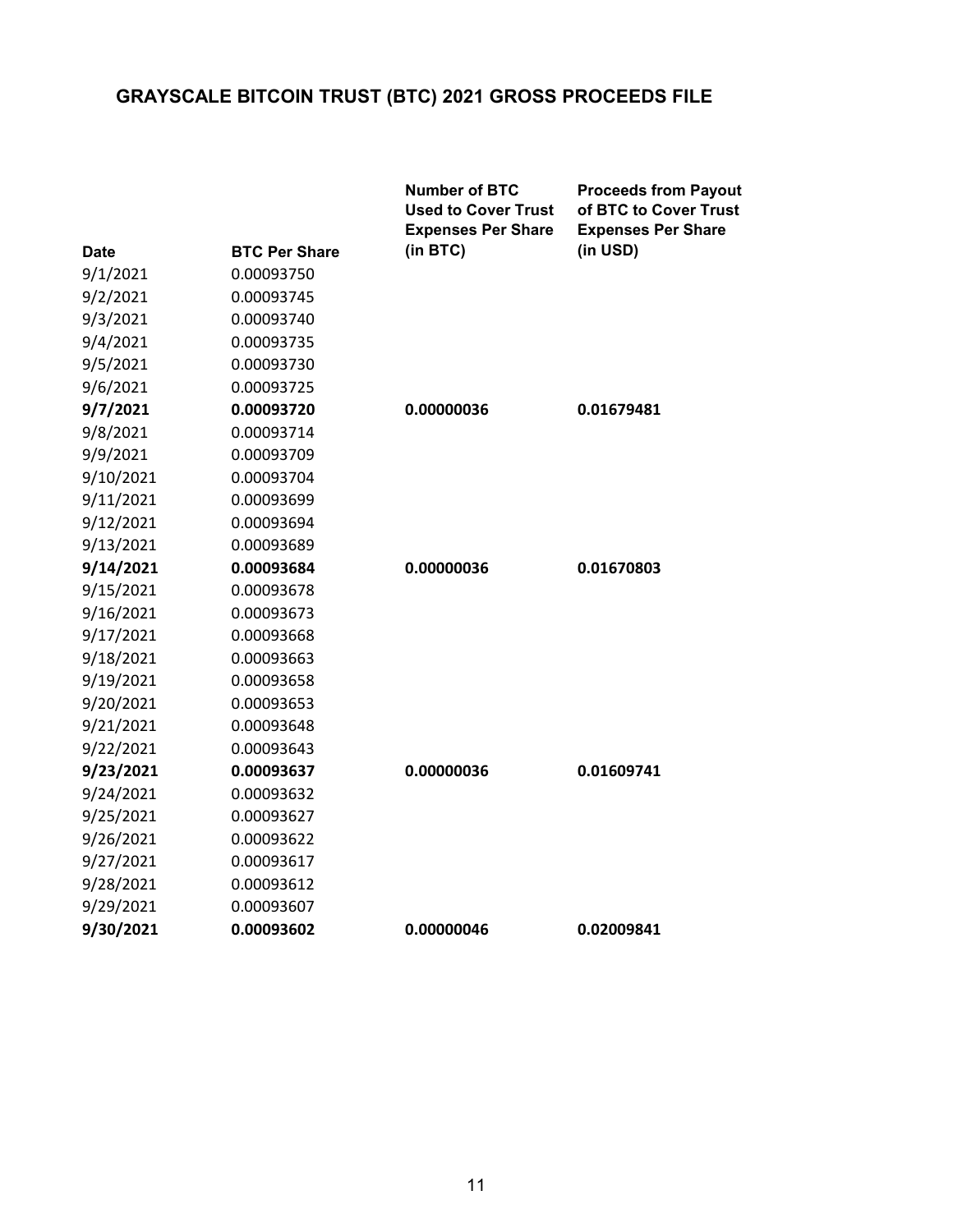|             |                      | <b>Number of BTC</b><br><b>Used to Cover Trust</b><br><b>Expenses Per Share</b> | <b>Proceeds from Payout</b><br>of BTC to Cover Trust<br><b>Expenses Per Share</b> |
|-------------|----------------------|---------------------------------------------------------------------------------|-----------------------------------------------------------------------------------|
| <b>Date</b> | <b>BTC Per Share</b> | (in BTC)                                                                        | (in USD)                                                                          |
| 10/1/2021   | 0.00093596           |                                                                                 |                                                                                   |
| 10/2/2021   | 0.00093591           |                                                                                 |                                                                                   |
| 10/3/2021   | 0.00093586           |                                                                                 |                                                                                   |
| 10/4/2021   | 0.00093581           |                                                                                 |                                                                                   |
| 10/5/2021   | 0.00093576           |                                                                                 |                                                                                   |
| 10/6/2021   | 0.00093571           |                                                                                 |                                                                                   |
| 10/7/2021   | 0.00093566           | 0.00000026                                                                      | 0.01384155                                                                        |
| 10/8/2021   | 0.00093560           |                                                                                 |                                                                                   |
| 10/9/2021   | 0.00093555           |                                                                                 |                                                                                   |
| 10/10/2021  | 0.00093550           |                                                                                 |                                                                                   |
| 10/11/2021  | 0.00093545           |                                                                                 |                                                                                   |
| 10/12/2021  | 0.00093540           |                                                                                 |                                                                                   |
| 10/13/2021  | 0.00093535           |                                                                                 |                                                                                   |
| 10/14/2021  | 0.00093530           | 0.00000036                                                                      | 0.02076926                                                                        |
| 10/15/2021  | 0.00093525           |                                                                                 |                                                                                   |
| 10/16/2021  | 0.00093519           |                                                                                 |                                                                                   |
| 10/17/2021  | 0.00093514           |                                                                                 |                                                                                   |
| 10/18/2021  | 0.00093509           |                                                                                 |                                                                                   |
| 10/19/2021  | 0.00093504           | 0.00000036                                                                      | 0.02303041                                                                        |
| 10/20/2021  | 0.00093499           |                                                                                 |                                                                                   |
| 10/21/2021  | 0.00093494           |                                                                                 |                                                                                   |
| 10/22/2021  | 0.00093489           |                                                                                 |                                                                                   |
| 10/23/2021  | 0.00093484           |                                                                                 |                                                                                   |
| 10/24/2021  | 0.00093478           |                                                                                 |                                                                                   |
| 10/25/2021  | 0.00093473           |                                                                                 |                                                                                   |
| 10/26/2021  | 0.00093468           |                                                                                 |                                                                                   |
| 10/27/2021  | 0.00093463           | 0.00000036                                                                      | 0.02119403                                                                        |
| 10/28/2021  | 0.00093458           |                                                                                 |                                                                                   |
| 10/29/2021  | 0.00093453           | 0.00000015                                                                      | 0.00961144                                                                        |
| 10/30/2021  | 0.00093448           |                                                                                 |                                                                                   |
| 10/31/2021  | 0.00093443           | 0.00000010                                                                      | 0.00622235                                                                        |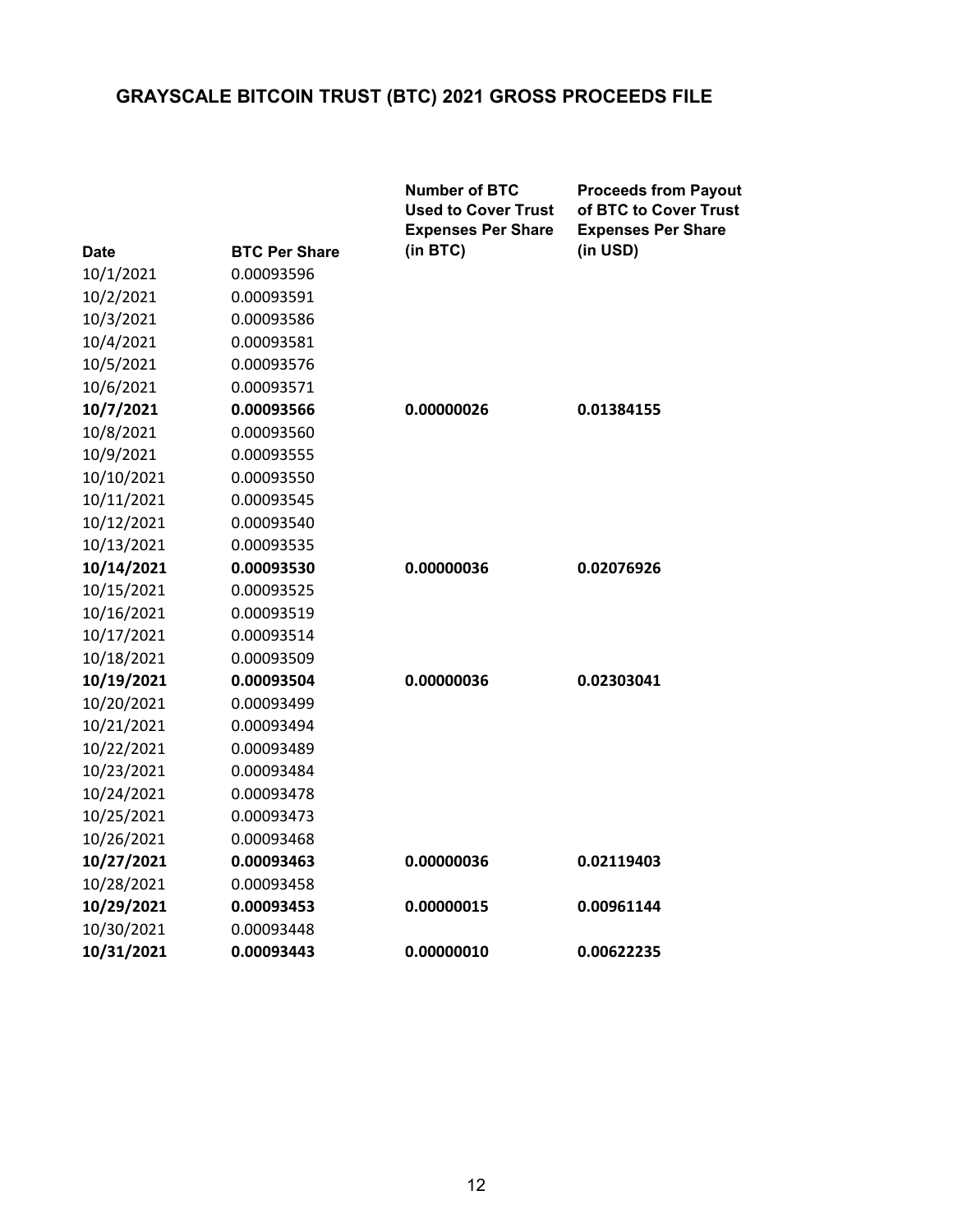|             |                      | <b>Number of BTC</b><br><b>Used to Cover Trust</b><br><b>Expenses Per Share</b> | <b>Proceeds from Payout</b><br>of BTC to Cover Trust<br><b>Expenses Per Share</b> |
|-------------|----------------------|---------------------------------------------------------------------------------|-----------------------------------------------------------------------------------|
| <b>Date</b> | <b>BTC Per Share</b> | (in BTC)                                                                        | (in USD)                                                                          |
| 11/1/2021   | 0.00093438           |                                                                                 |                                                                                   |
| 11/2/2021   | 0.00093432           |                                                                                 |                                                                                   |
| 11/3/2021   | 0.00093427           |                                                                                 |                                                                                   |
| 11/4/2021   | 0.00093422           |                                                                                 |                                                                                   |
| 11/5/2021   | 0.00093417           | 0.00000020                                                                      | 0.01252103                                                                        |
| 11/6/2021   | 0.00093412           |                                                                                 |                                                                                   |
| 11/7/2021   | 0.00093407           |                                                                                 |                                                                                   |
| 11/8/2021   | 0.00093402           |                                                                                 |                                                                                   |
| 11/9/2021   | 0.00093397           |                                                                                 |                                                                                   |
| 11/10/2021  | 0.00093391           | 0.00000026                                                                      | 0.01684870                                                                        |
| 11/11/2021  | 0.00093386           |                                                                                 |                                                                                   |
| 11/12/2021  | 0.00093381           |                                                                                 |                                                                                   |
| 11/13/2021  | 0.00093376           |                                                                                 |                                                                                   |
| 11/14/2021  | 0.00093371           |                                                                                 |                                                                                   |
| 11/15/2021  | 0.00093366           |                                                                                 |                                                                                   |
| 11/16/2021  | 0.00093361           |                                                                                 |                                                                                   |
| 11/17/2021  | 0.00093356           | 0.00000036                                                                      | 0.02164693                                                                        |
| 11/18/2021  | 0.00093351           |                                                                                 |                                                                                   |
| 11/19/2021  | 0.00093345           |                                                                                 |                                                                                   |
| 11/20/2021  | 0.00093340           |                                                                                 |                                                                                   |
| 11/21/2021  | 0.00093335           |                                                                                 |                                                                                   |
| 11/22/2021  | 0.00093330           |                                                                                 |                                                                                   |
| 11/23/2021  | 0.00093325           |                                                                                 |                                                                                   |
| 11/24/2021  | 0.00093320           | 0.00000036                                                                      | 0.02056724                                                                        |
| 11/25/2021  | 0.00093315           |                                                                                 |                                                                                   |
| 11/26/2021  | 0.00093310           |                                                                                 |                                                                                   |
| 11/27/2021  | 0.00093304           |                                                                                 |                                                                                   |
| 11/28/2021  | 0.00093299           |                                                                                 |                                                                                   |
| 11/29/2021  | 0.00093294           |                                                                                 |                                                                                   |
| 11/30/2021  | 0.00093289           | 0.00000036                                                                      | 0.02056891                                                                        |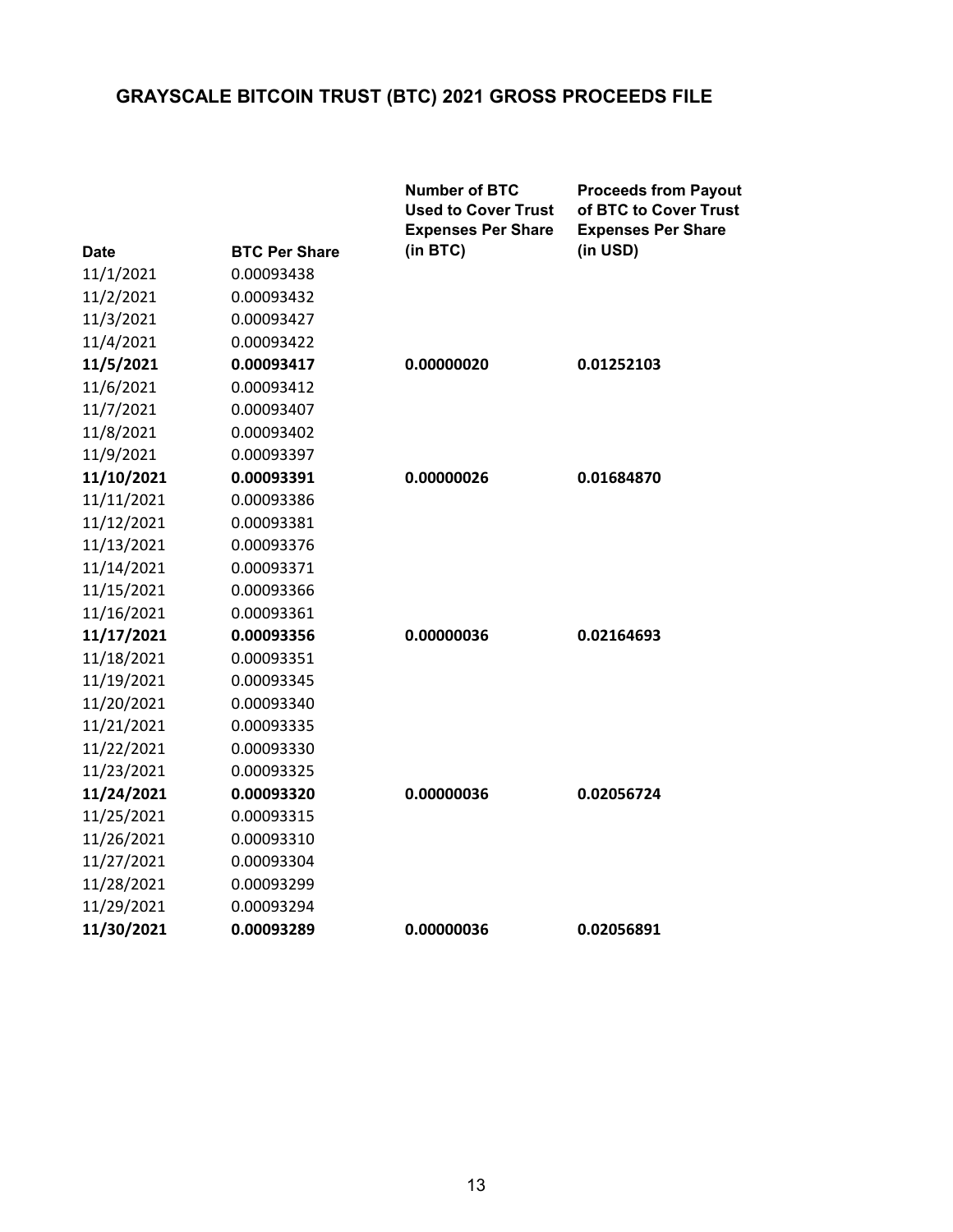|              |                      | <b>Number of BTC</b><br><b>Used to Cover Trust</b><br><b>Expenses Per Share</b> | <b>Proceeds from Payout</b><br>of BTC to Cover Trust<br><b>Expenses Per Share</b> |
|--------------|----------------------|---------------------------------------------------------------------------------|-----------------------------------------------------------------------------------|
| <b>Date</b>  | <b>BTC Per Share</b> | (in BTC)                                                                        | (in USD)                                                                          |
| 12/1/2021    | 0.00093284           |                                                                                 |                                                                                   |
| 12/2/2021    | 0.00093279           |                                                                                 |                                                                                   |
| 12/3/2021    | 0.00093274           |                                                                                 |                                                                                   |
| 12/4/2021    | 0.00093269           |                                                                                 |                                                                                   |
| 12/5/2021    | 0.00093264           |                                                                                 |                                                                                   |
| 12/6/2021    | 0.00093258           |                                                                                 |                                                                                   |
| 12/7/2021    | 0.00093253           |                                                                                 |                                                                                   |
| 12/8/2021    | 0.00093248           |                                                                                 |                                                                                   |
| 12/9/2021    | 0.00093243           | 0.00000036                                                                      | 0.01706121                                                                        |
| 12/10/2021   | 0.00093238           |                                                                                 |                                                                                   |
| 12/11/2021   | 0.00093233           |                                                                                 |                                                                                   |
| 12/12/2021   | 0.00093228           |                                                                                 |                                                                                   |
| 12/13/2021   | 0.00093223           |                                                                                 |                                                                                   |
| 12/14/2021   | 0.00093218           |                                                                                 |                                                                                   |
| 12/15/2021   | 0.00093213           |                                                                                 |                                                                                   |
| 12/16/2021   | 0.00093207           | 0.00000036                                                                      | 0.01713710                                                                        |
| 12/17/2021   | 0.00093202           |                                                                                 |                                                                                   |
| 12/18/2021   | 0.00093197           |                                                                                 |                                                                                   |
| 12/19/2021   | 0.00093192           |                                                                                 |                                                                                   |
| 12/20/2021   | 0.00093187           |                                                                                 |                                                                                   |
| 12/21/2021   | 0.00093182           |                                                                                 |                                                                                   |
| 12/22/2021   | 0.00093177           | 0.00000036                                                                      | 0.01750839                                                                        |
| 12/23/2021   | 0.00093172           |                                                                                 |                                                                                   |
| 12/24/2021   | 0.00093167           |                                                                                 |                                                                                   |
| 12/25/2021   | 0.00093161           |                                                                                 |                                                                                   |
| 12/26/2021   | 0.00093156           |                                                                                 |                                                                                   |
| 12/27/2021   | 0.00093151           |                                                                                 |                                                                                   |
| 12/28/2021   | 0.00093146           |                                                                                 |                                                                                   |
| 12/29/2021   | 0.00093141           |                                                                                 |                                                                                   |
| 12/30/2021   | 0.00093136           |                                                                                 |                                                                                   |
| 12/31/2021   | 0.00093131           | 0.00000051                                                                      | 0.02341369                                                                        |
| <b>TOTAL</b> |                      | 0.00001879                                                                      | 0.89503076                                                                        |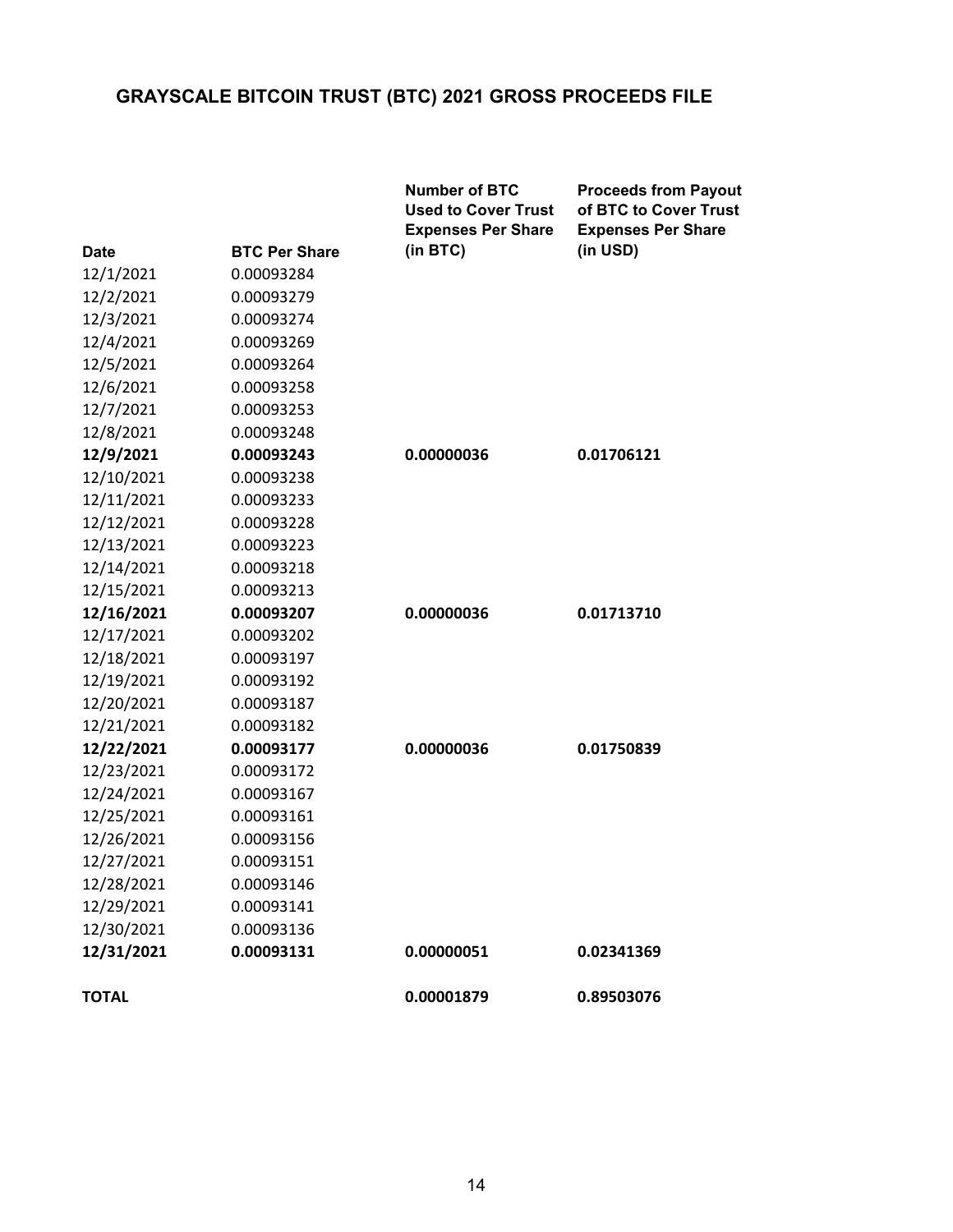**Grayscale Bitcoin Trust (BTC) Gross Proceeds and Expense Files show BTC tokens per share owned in the Trust, as well as BTC tokens paid out, proceeds, and expenses per share in the Trust. You can use this information to calculate your share of Trust expenses, and your gain or loss on sale of BTC tokens to pay such expenses.**

**The Trust holds no assets other than BTC tokens. Accordingly, when expenses are incurred, Trust assets (i.e., BTC tokens) are sold to cover the expenses. The following example illustrates the tax consequences to the Shareholder. In Step 1, we discuss how a Shareholder would determine his or her stake in the Trust (i.e., how many BTC tokens they own). In Step 2, we discuss how much of his or her stake is sold throughout the year to cover expenses (and how many BTC tokens they still own). In Step 3, we determine the Shareholder's basis in the BTC tokens sold by the Trust. Gain or loss from this sale is determined in relation to the basis of the assets sold. In Step 4, we determine the gain or loss from the sale of the assets and where the gain or loss is reported on the Shareholder's tax return. In Step 5, we calculate the Shareholder's portion of the Trust's expenses. In Step 6, we determine the Shareholder's new balance of BTC tokens at the end of the year and his or her new cost basis in the BTC tokens.**

**The following example is for illustrative purposes only and is not intended to be construed as tax advice. Shareholders should consult a tax professional in the use of their information on their respective tax returns.**

**Example: Shareholder XYZ purchases 20,000 Trust shares on 2/10/2021 at a price of \$43.38 per share for a total purchase price of \$867,600. Shareholder XYZ had no other purchases or sales of Trust shares during 2021 and held the shares for the remainder of 2021.**

#### **Step 1: Identify the shareholder's pro rata ownership of Bitcoin.**

Locate the Bitcoin Per Share amount on Shareholder XYZ's purchase date of 2/10/2021 in the gross proceeds file. In this example the number is 0.00094799. This represents the number of BTC tokens per share on that date.

For Shareholder XYZ, the total amount of BTC tokens owned for its 2/10/2021 purchase is 18.95980000 (0.00094799 per share multiplied by 20,000 shares purchased on 2/10/2021). Note: This step should be completed for each date on which Trust shares were purchased.

#### **Step 2: Calculate the Bitcoin paid out from Shareholder XYZ's account during 2021 to pay expenses**

The BTC tokens paid out per share during 2021 includes the cumulative amounts of all BTC token payouts for the period which includes the day after the purchase date of 2/10/2021 through the day before payout date.

During 2021, the total amount of BTC tokens paid out after the 2/10/2021 purchase date is 0.00001668 per share. This is determined by taking the total amount of BTC tokens per share paid out in 2021 (0.00001879) and subtracting the amount of BTC tokens paid out prior to the purchase (0.00000160 from January plus (10/28 multiplied 0.00000144 from February)). Then multiply this number (0.00001668) by the number of shares owned (20,000) for a total of 0.33351429 BTC tokens paid to cover trust expenses.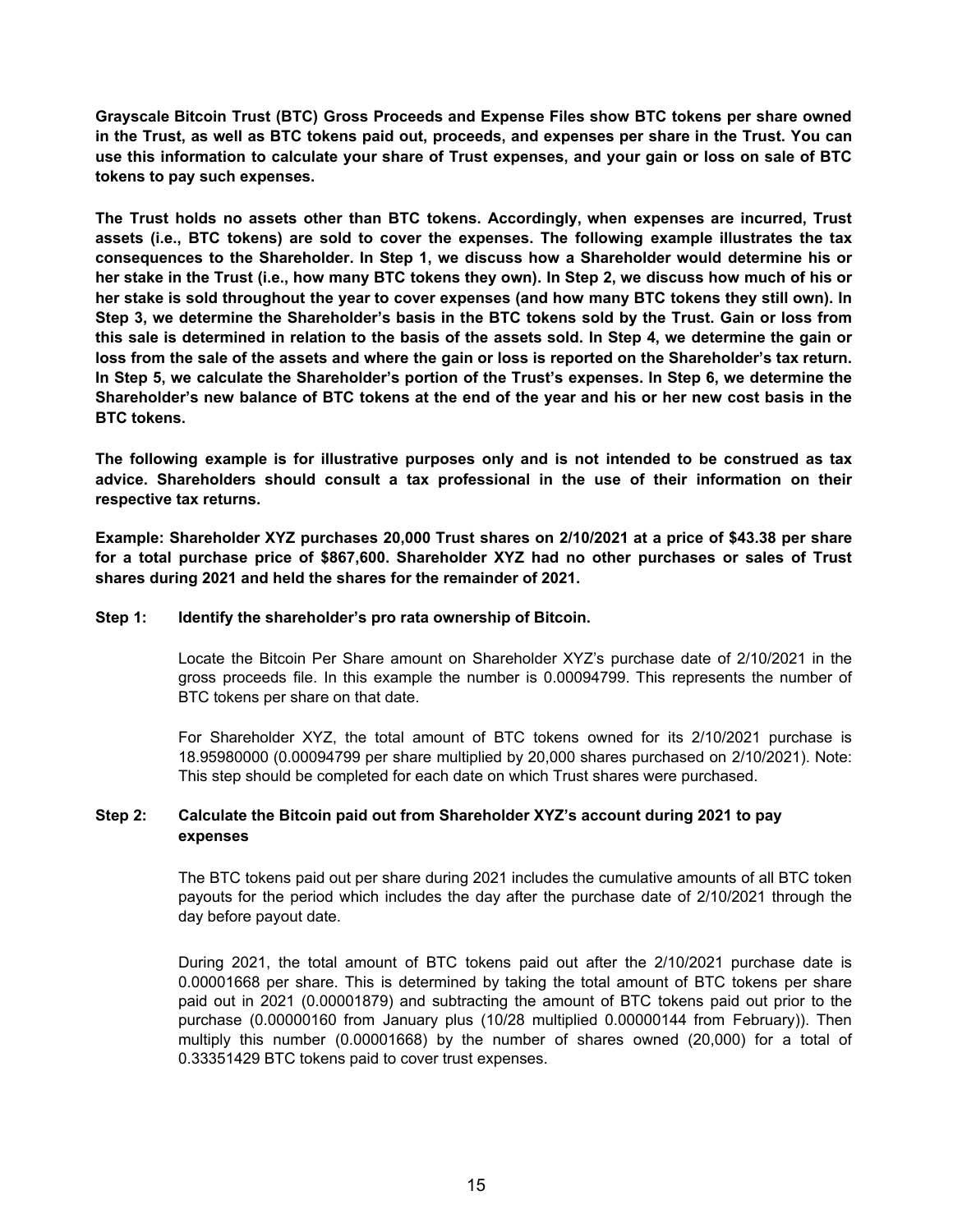#### **Step 3: Calculate Shareholder's cost basis in Bitcoin paid out from Shareholder's account**

Total BTC token payout *(Step 2)* 0.33351429 x \$867,600 BTC tokens acquired *(Step 1)* 18.95980000 Cost basis of BTC token payout \$15,261.61

#### **Step 4: Calculate Shareholder's gain or loss on Bitcoin payout for each lot purchased**

Identify all proceeds per share received by the Trust after Shareholder XYZ's 2/10/2021 purchase date. During 2021, periodic payouts for the period 2/11/2021 through 12/31/2021 generated proceeds per share of \$0.81408846 (total proceeds of payout of BTC tokens for the year, 0.89503076, less 0.08094230, which is the proceeds of payouts made prior to purchase [0.05629973 from January] plus 0.02464257 from the first 10 days in February). Therefore, Shareholder XYZ's gain or loss is determined as follows:

| Total Proceeds: \$0.81408846 per share X 20,000 shares_    | $\mathcal{S}$ | 16.281.77 |
|------------------------------------------------------------|---------------|-----------|
| Less: Total cost basis of BTC token payout <i>(Step 3)</i> |               | 15.261.61 |
| Total Reportable Gain/(Loss)                               |               | 1.020.16  |

(To be reported on Shareholder's Form 1040 Schedule D)

#### **Step 5: Calculate Shareholder's investment expenses**

Identify all expenses per share paid by the Trust after Shareholder XYZ's 2/10/2021 purchase date. During 2021, the expenses were paid periodically and for the period of 2/11/2021 through 12/31/2021 amounted to \$0.81408846 per share. Therefore, Shareholder XYZ's expenses are as follows:

| Total Expenses Per Share (Step 4) | \$0.81408846 |
|-----------------------------------|--------------|
| <b>Total Shares</b>               | 20.000       |
| <b>Total Expense</b>              | 16.281.77    |

#### **Step 6: Calculate Shareholder's Adjusted Bitcoin Held and Cost Basis**

| BTC tokens Purchased on 2/10/2021 (Step 1)          |  | 18.95980000   |
|-----------------------------------------------------|--|---------------|
| Less: BTC token payout during 2021 (Step 2)         |  | 0.33351429    |
| Adjusted Shareholder's BTC tokens at 12/31/2021     |  | 18.62628571   |
|                                                     |  |               |
| Original Purchase Cost on 2/10/2021                 |  | \$ 867,600.00 |
| Less: Cost of BTC token payout during 2021 (Step 3) |  | 15,261.61     |
| Adjusted Shareholder's basis at 12/31/2021          |  | \$852,338.39  |